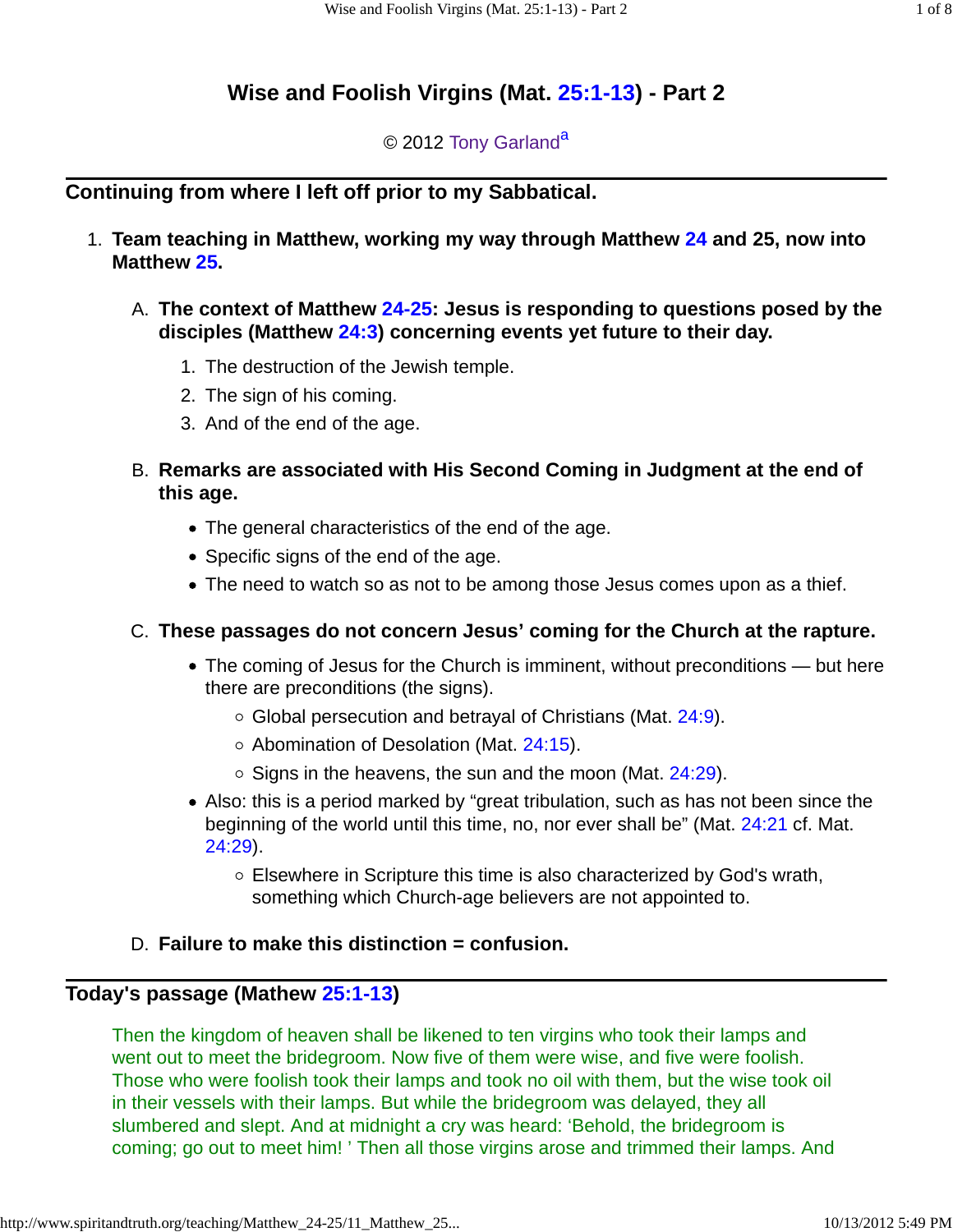the foolish said to the wise, 'Give us some of your oil, for our lamps are going out. ' But the wise answered, saying, ' No, lest there should not be enough for us and you; but go rather to those who sell, and buy for yourselves. ' And while they went to buy, the bridegroom came, and those who were ready went in with him to the wedding; and the door was shut. Afterward the other virgins came also, saying, 'Lord, Lord, open to us! ' But he answered and said, 'Assuredly, I say to you, I do not know you. ' Watch

therefore, for you know neither the day nor the hour in which the Son of Man is coming.<sup>1</sup>

- Last time: understand the setting and context in which the parable is given in order to dispel possible confusion.
- Today: focus on the purpose of the passage: the application.

## **Brief review from last time - the setting and context**

- **Matthew 24 and 25 contain a series of warnings about being unprepared for the** 1. **return of Christ at the end of the age.**
	- A. As in the days of Noah (Mat. 24:37-44).

Not watching, house broken into by the thief, unprepared taken in judgment.

## **Faithful and evil servant (Mat. 24:45-51).** B.

Master delayed, stops watching, parties with the culture, opposes faithful servants: cut in two and lumped with hypocrites, weeping and gnashing of teeth.

# **Wise and foolish virgins (Mat. 25:1-13) — today's passage.** C.

Unprepared, shut out from the wedding feast, "I do not know you."

### **Parable of Talents (Mat. 25:14-30).** D.

Unprofitable servant cast into outer darkness, weeping and gnashing of teeth.

### **In each case individuals or groups which appear outwardly similar are** E. **separated to a radically different destiny among the saved or the damned.**

### **The overall thrust of the warnings** F.

- External appearance and performance is unreliable as an indication as to one's 1. ultimate standing with God.
- 2. Warnings to each individual to consider which of the two groups we occupy.
- 3. Motivation to make our "call and election sure," as Peter also urges us (1Pe. 1:10).

# **Who are the virgins?** 2.

- Roles within a wedding (Psalm 45): bride, groom, groomsmen, bridesmaids, guests.
- We examined the roles of various participants last time in light of Jewish wedding practices.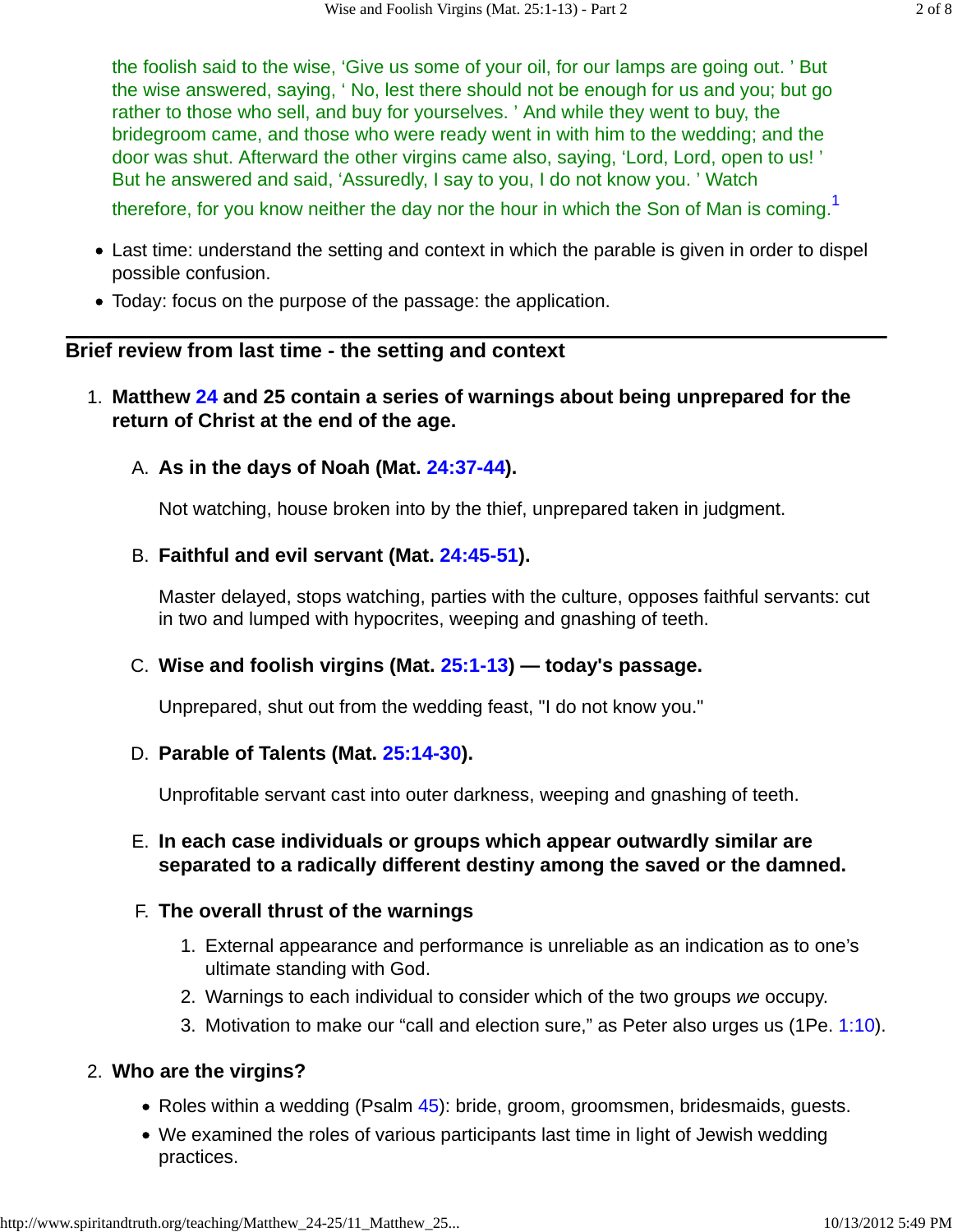- $\circ$  The groom has previously fetched the bride and took her to his father's house where the intimate wedding ceremony transpired.
- The virgins "are anticipating joining the [wedding] procession and entering in the festive [wedding] banquet [or feast which followed upon the wedding]."<sup>2</sup>
- This parable is not endorsing polygamy: the 10 virgins are not expecting to marry the groom.
- These ten virgins appear to represent "chaste" individuals $^3$  invited to the wedding feast which follows upon the wedding.
- The private portion of the wedding has already taken place before the return of the Groom (Rev. 19:7 cf. Rev. 19:14).
- Thus, in agreement with the context of Matthew 24 and 25, the virgins do not represent the Church.
	- $\circ$  Believers of the present age will not be present at the coming of Jesus in judgment—having been previously taken at the Rapture.
	- $\circ$  Instead, they will be returning with the groom to earth (John 14:3; Rev. 17:14; Rev. 19:14).
- The virgins represent believers of the end of the age who are to watch for the arrival of the bridegroom signalling the beginning of the wedding feast: which ushers in the millennial kingdom to follow.

# **What does the Parable Teach?**

- 1. **Roles**
	- A. **bridegroom = Christ at His expected return**
	- B. **virgins = chaste (moral living) individuals awaiting the bridegroom**
	- **midnight = a time when the groom is least expected and those waiting are** C. **most likely to be inattentive**
	- D. **lamps = the outward manifestations of apparent faith in God**
	- **vessels of oil = source of spiritual inner life which enables the lamps to** E. **continue to shine**
		- I. **Caution concerning the interpretation of the meaning of oil**
			- **In a number of passages, oil seems to represent the Holy Spirit (1S.** a. **10:1,6; 16:13; Isa. 61:1; Zec. 4:6,12).<sup>5</sup> }**
			- **Parables are representations or approximations of the truths which** b. **they convey.**
			- c. **When pushed to an extreme, rigid interpretation of details within a**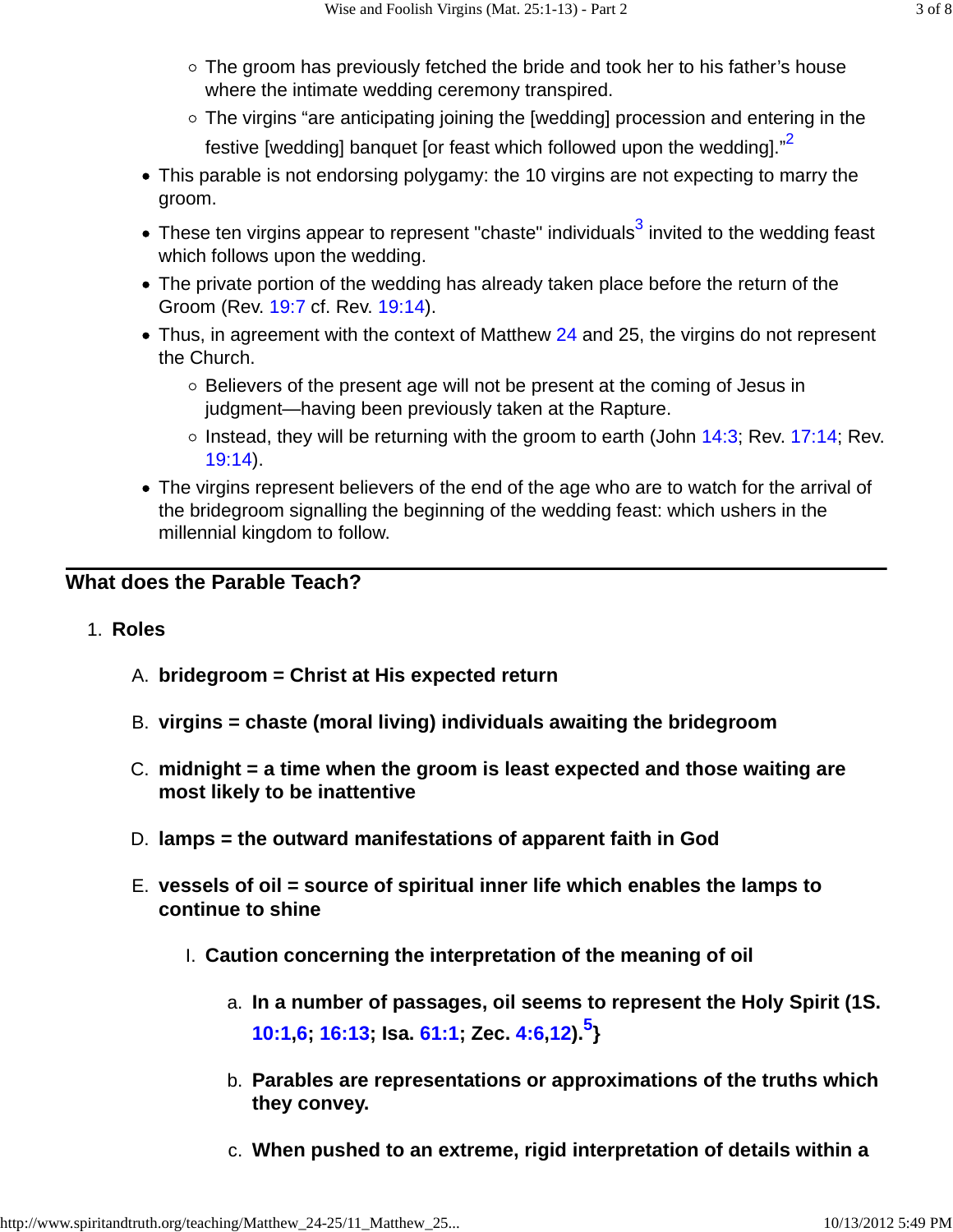#### **parable lead commonly lead to error - a parable must not be made to "walk on all fours."**

- i. Both foolish and wise virgins initially possess some amount of oil in their respective lamps.
	- At midnight, the foolish virgins say, "our lamps are going out," rather than, "we need oil to light our empty lamps".
	- Notice that all the virgins arose and "trimmed their lamps."
		- $\circ$  "trimmed" is έκόσμησαν [ekosmēsan], with root κοσμέω [kosmeō], to adorn, prepare, arrange
		- $\circ$  from which we get the word 'cosmetics' (which adorns and prepares ladies faces!)
		- $\circ$  denotes adjusting a lamp to be sure it is working properly
	- Are we to understand that both wise and foolish virgins initially possess the Spirit, but the foolish ones 'run out' of the Spirit and lose their salvation while waiting for the groom?
- ii. The foolish virgins could potentially obtain more oil from the wise virgins.
	- Are we to understand that 'more' of the Holy Spirit could be transferred from one person to another?
- iii. When the foolish virgins return, they have presumably returned after having obtained more oil. They find the door shut and the Lord still asserts that He doesn't know them.
	- Are we to understand that they are denied entrance to the wedding even though they possess anew the Holy Spirit?
- **It is not the oil itself which is significant here, but the additional** d. **vessels of oil which differentiates the wise from the foolish virgins.**

# 2. **Similarities**

- A. **All are virgins moral, upright living persons**
- B. **All expect the bridegroom, they all go out to meet him**
- C. **All had lamps containing an initial amount of oil**
- D. **All slumbered and slept while the bridegroom was delayed**
- E. **All heard the cry of his arrival**
- F. **All trimmed their lamps**
- G. **How late in God's program do the tares appear just as the wheat!**
- 3. **Differences: wise vs. foolish**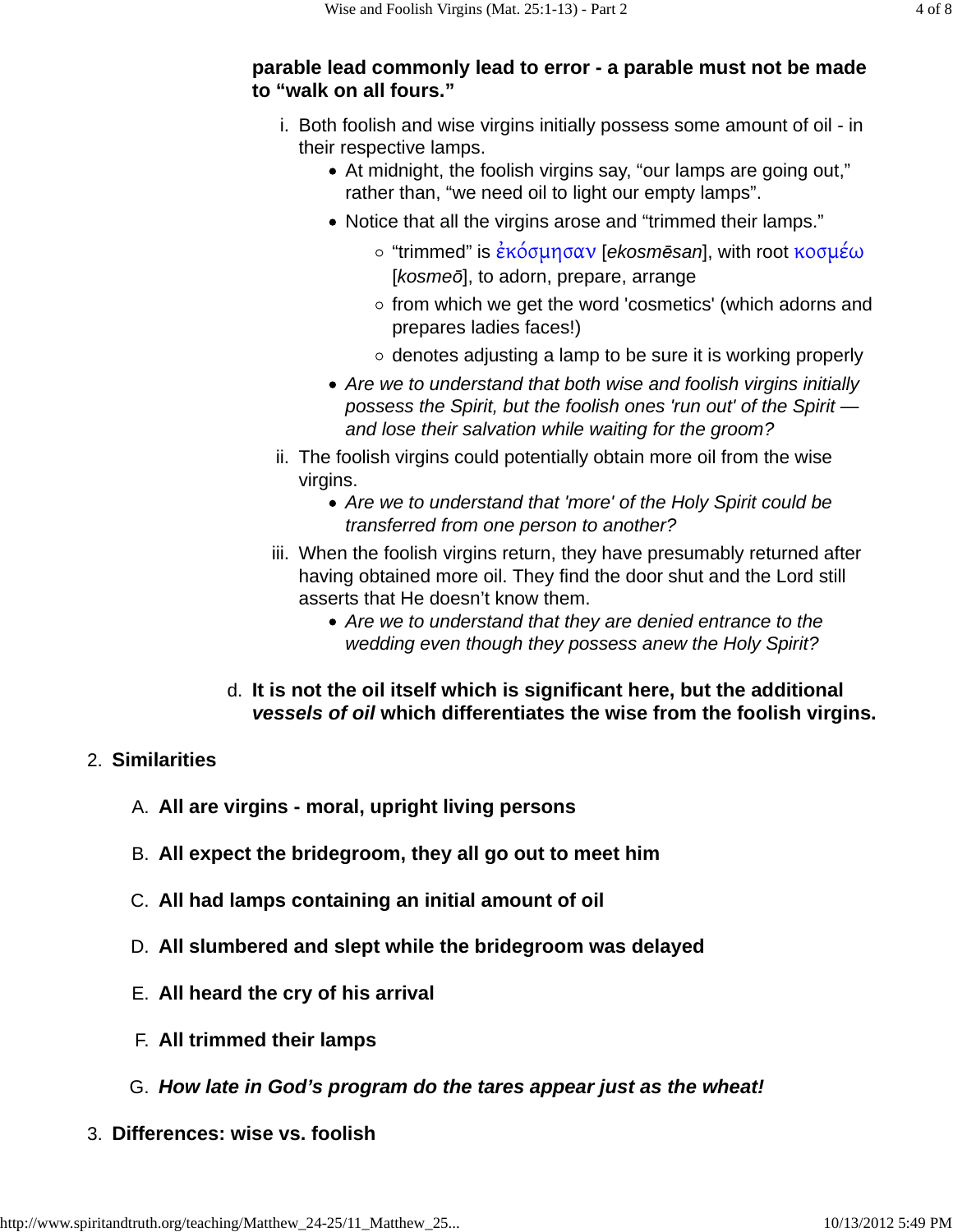## A. **Wise brought additional oil**

- **Only they had adequate resources to wait the full time until the groom's** I. **arrival.**
- **Only they apparently expected the groom's delay might be greater than** II. **the foolish virgins expected.**
- B. **Foolish had insufficient oil, lacked preparation**
	- **As one observer put it, the foolish virgins were characterized by concern** I. **for only the "hasty external equipment for the feast, which takes care of the appearance (the lamps), but forgets the essence (the oil)."<sup>6</sup>**
	- **The parable reveals a "prevailing similarity in externals; . . . [but]** II. **unapparent and yet decisive difference in secret."<sup>7</sup>**
	- **The wise are "prepared with the great essential, which the others** III. **lack,—the Spirit, and spiritual fellowship with the Lord."<sup>8</sup>**
- 4. **Appearance vs. Substance wheat often looks like tares**
	- **The small amount of oil initially found within the lamps of the foolish virgins** A. **is only sufficient to fuel the appearance of spiritual life without true conversion and its attendant sustaining power.<sup>10</sup>**
	- **Although the foolish virgins appeal to the bridegroom as "Lord," His** B. **response is a chilling: "Assuredly [amen, truly], I say to you, I do not know you" and the foolish virgins remain shut out.**
	- **How similar the Lord's response to these is to others who appear to be** C. **religiously active doing works of the Lord in the 7th chapter of Matthew who also appealed to Him using the phrase "Lord, Lord." His response there is "I never knew you" — revealing that such as these have never been born of the His Spirit (Mat. 7:13).**
	- **The lamps of the foolish virgins may appear to be lit for a time, but like three** D. **of the four soils in the Parable of the Sower (Matthew 13:3-9), their lamps will eventually flicker and go out. In the end, their destiny is no different than the seed which fell by the wayside, the seed that fell on stony places, and the seed which fell among thorns.**
	- **While their lamps shine, it is nearly impossible to distinguish the foolish from** E. **the wise. Just as the three types of seed initially sprout forth in what appears to be vibrant life, but eventually are devoured, wilt, or choke.**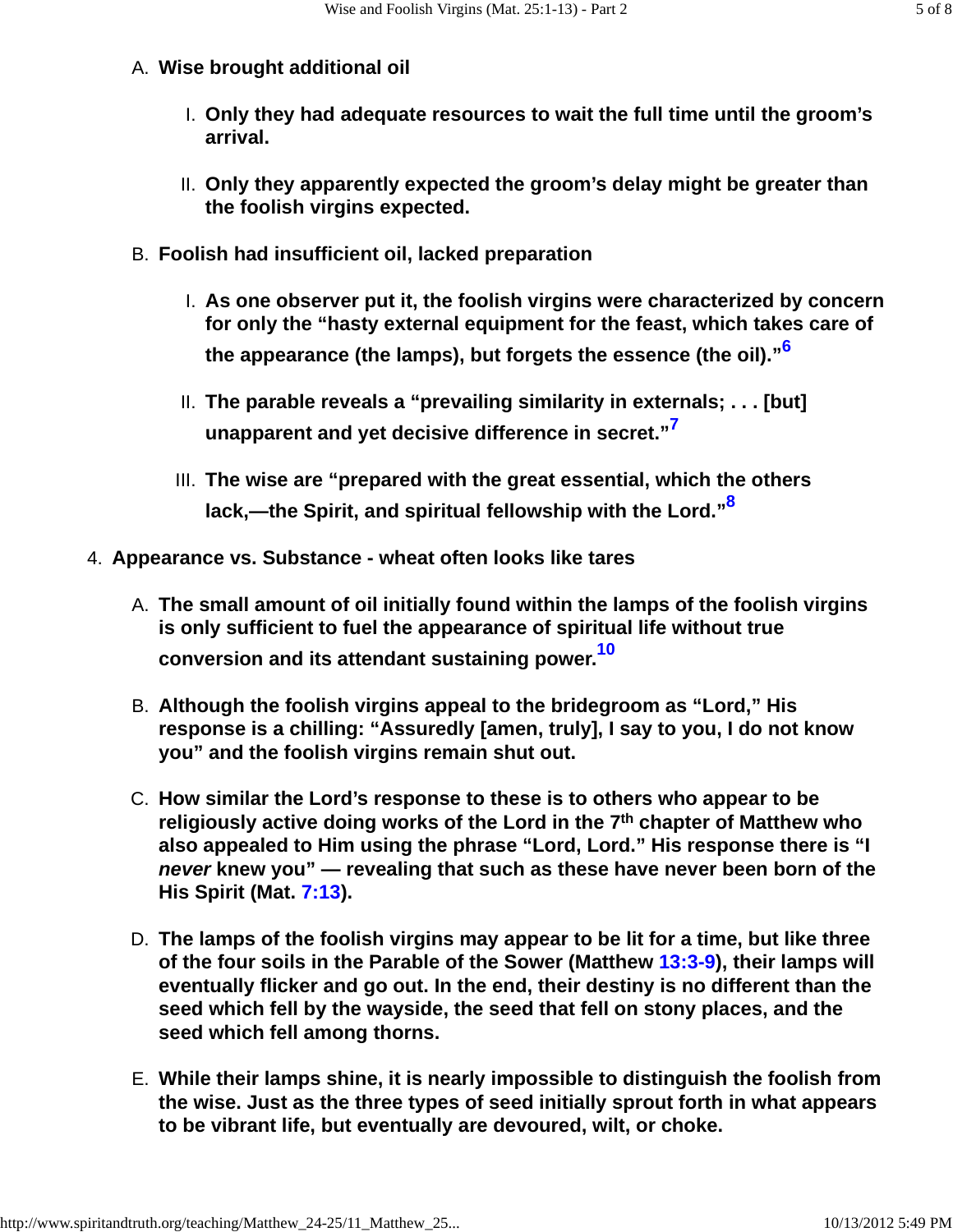#### 1. **Religion vs. Relationship**

#### **Religion** A.

- External adherence to rituals and behaviors.
- Performance-based relationship with God.
- Works which are motivated by pride, or even fear, but which are expected to mitigate our personal shortcomings.
- A belief that I deserve to go to heaven.
	- Belief that I'm a "good person" and merit His acceptance, at least in comparison with others.
	- Although privately never sure how much we must do to merit God's acceptance: to earn heaven.
- Disdain for the Biblical requirement of being born again to see God's kingdom (John 3:3).
- Trusting in the brightness of my lamp: "They all have the lamps: the forms of faith, ecclesiastical confession and position. But then the question comes as to whether the form is filled with the eternal substance of the Spirit of Christ. The foolish virgins lack the Spirit of Christ; they have no [continuing] lights, no evidences of love, no hymns of praise to welcome the Lord in His coming."<sup>11</sup>

#### **Relationship** B.

- Relation-based interaction with God: born of God as His child.
	- $\circ$  "But as many as received Him, to them He gave the right to become children of God, to those who believe in His name: who were born, not of blood, nor of the will of the flesh, nor of the will of man, but of God." (John 1:12-13)
- Works motivated by gratefulness and love in response to the unmerited grace of God given to us.
- A belief that I do not deserve to go to heaven.
	- Confidence and rest in Christ because I do not stand in my own righteousness (which is no righteousness) (Rom. 10:3-4).
	- Rather, I stand clothed in the very righteousness of God Himself (2Cor. 5:21).
- Readiness to speak of the time when we were born again of God from above (John 3:7).
- Trusting in the oil, the Holy Spirit Who brought about my birth, Who now directs my steps. It is He Who causes my lamp to shine (John 3:8).

# **The Great Awakening (mid 1700s)** 2.

- Initial colonization by Puritans who had vessels of oil they were born again.
- Subsequent generations: unbelieving children who knew religion, but had not relationship with God.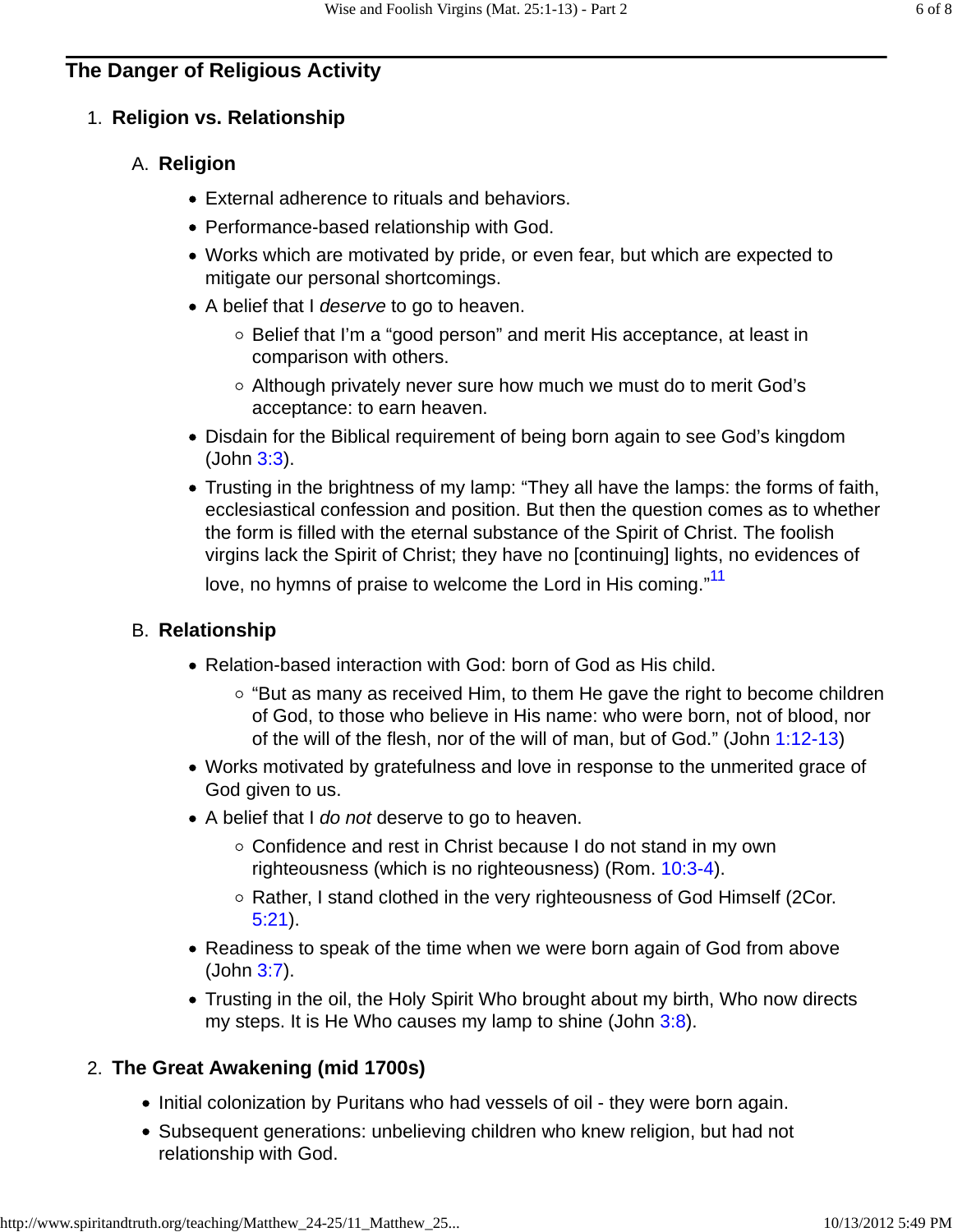- Participants in solemn religious ceremonies devoid of spiritual reality.
	- Church membership: but membership in the Body of Christ requires one be born again.
	- $\circ$  Baptism (especially child baptism): but this is an outward sign of an inward reality conversion.
	- $\circ$  Communion: but this is reserved for those who are participants in the New Covenant in the blood of Christ.
- Result: churches full of foolish virgins: outwardly moral in behavior but lacking any spiritual relationship with God.

# A. **The Persecuting Zeal of the Self-Righteous (Foolish Virgins)**

### **Jonathan Edwards** I.

- 23 years of dedicated service.
- Attempted to limit communion to those who had been born again.
- Voted out of his church.

## **George Whitefield** II.

- Alarmed by how many among the clergy had never been born again.
- Maintained that those who did not know Christ could hardly teach of Him or truths which are spiritually discerned.
- Grievously persecuted by the established clergy.

# **What have we learned?**

- The parable concerns believers during the tribulation awaiting the return of Christ and entry to the subsequent wedding feast which initiates the millennial kingdom to follow.
- The parable appears within a sequence of similar teachings all of which concern separation of the saved and unsaved.
- All the virgins appear to be saved, but some are not.
- The critical element is their lack of preparation for Christ's return, lacking vessels of oil they have not been born again.
- To the external observer, all ten virgins have lit lamps do good works and participate in religious activities.
- Yet some are foolish and are not known by Christ.
- For believers of all ages: which group am I in? Do I truly know Christ as one born of the Spirit of God? Or am I merely going through religious motions without the all-important relationship of being a son or daughter of God?

Endnotes:

- 1. NKJV, Mat. 25:1-13
- 2. Ref-0143, 284